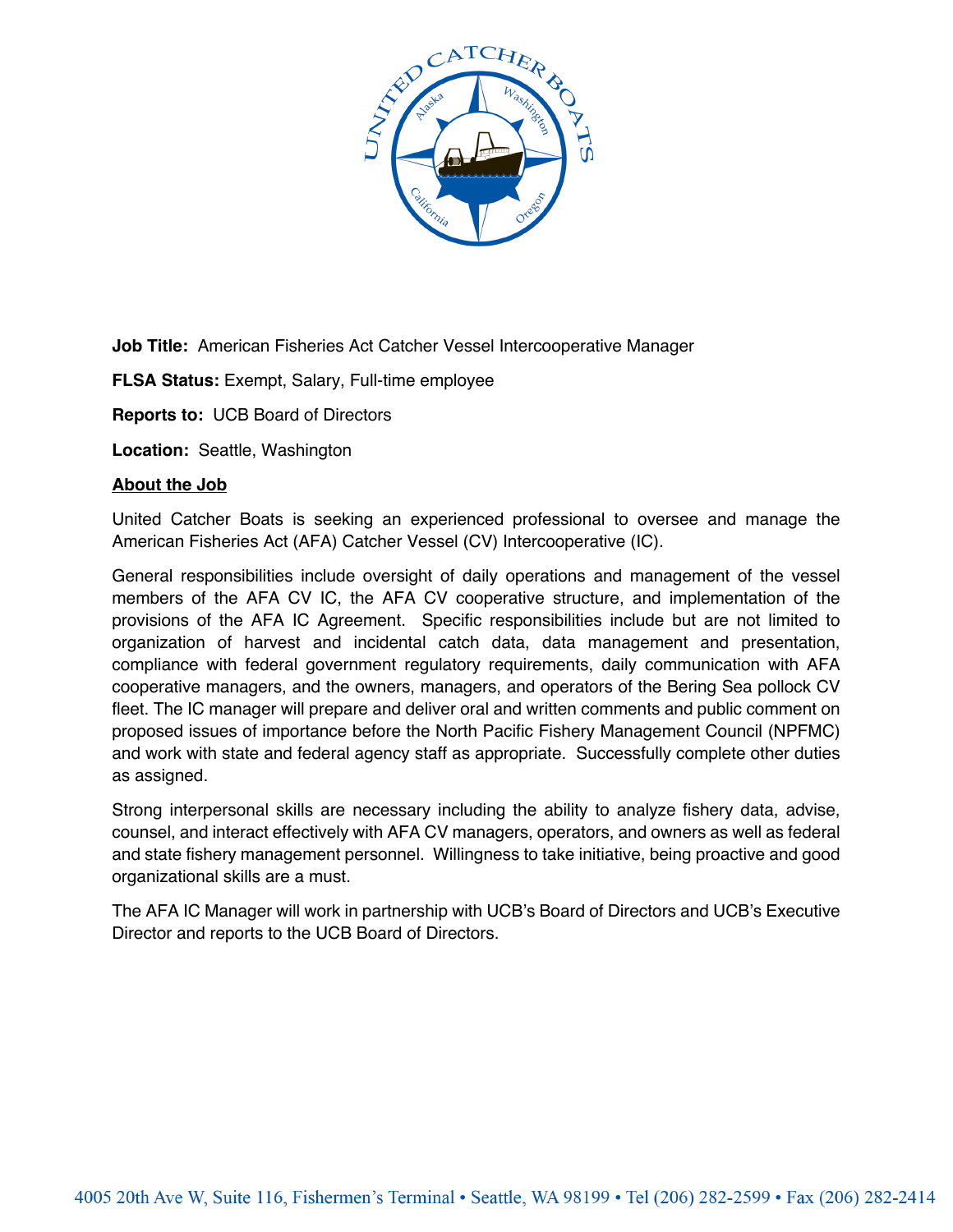# **Responsibilities & Duties**:

- Oversee annual renewal of the CV IC Agreement (ICA)
	- o Includes modifications to the ICA
- Manage and enforce provisions of the CV ICA
	- o Provide advice and suggested actions for avoiding and minimizing bycatch by the design and implementation of temporary avoidance and/or closure areas.
	- o Monitor seasonal pollock harvest by CV ICA member vessels, including but not limited to Sealion Conservation Area (SCA) limits.
	- o Monitor and provide annual coop membership changes to NMFS and Sea State Inc.
	- o Annually review NMFS pollock allocation to the inshore pollock cooperatives ahead of the public publication.
	- $\circ$  Review inside SCA harvest limits in consultation with NMFS and Sea State Inc.
	- o Groundfish species sideboard allocation management for IC members.
	- o Prohibited Species Catch (PSC) and incidental catch management.
	- o BSAI cod fishery sideboard management, directed fishing and halibut and crab PSC.
	- o Write and present annual IC report.
- Update, edit and present the annual "Wheelhouse Guide" to AFA CV member vessels.
- Represent and manage the Inshore Salmon Savings Incentive Plan Agreement (IPA), including weekly hot spot reports to designated entities and draft and submit the annual IPA report to the NPFMC and NOAA Fisheries.
- Monitor and identify issues that may affect the IC CV's fishing.
	- o Anticipate and help the AFA CV fleet management PSC issues.
- Provide weekly bycatch updates to ADF&G and NMFS with anecdotal comments on fishery conditions.
- Work with NMFS and Council staff on issues of concern for CV trawl BSAI pollock and cod fishery participants.
- Monitor BSAI CV trawl Pacific cod A and B season catch and work with NMFS management to maximize fishing days.
- Provide anecdotal and actual fishery data and information to NMFS managers and develop and maintain working relationships with key agency staff (ADF&G, NOAA Fisheries, and NPFMC).
- Provide fishery rule making and regulatory information to vessel, owners, managers, and captains.
- Help individual vessels deal with issues as they occur (high PSC catch, target overages, non-target overages, VMS system failures, etc.).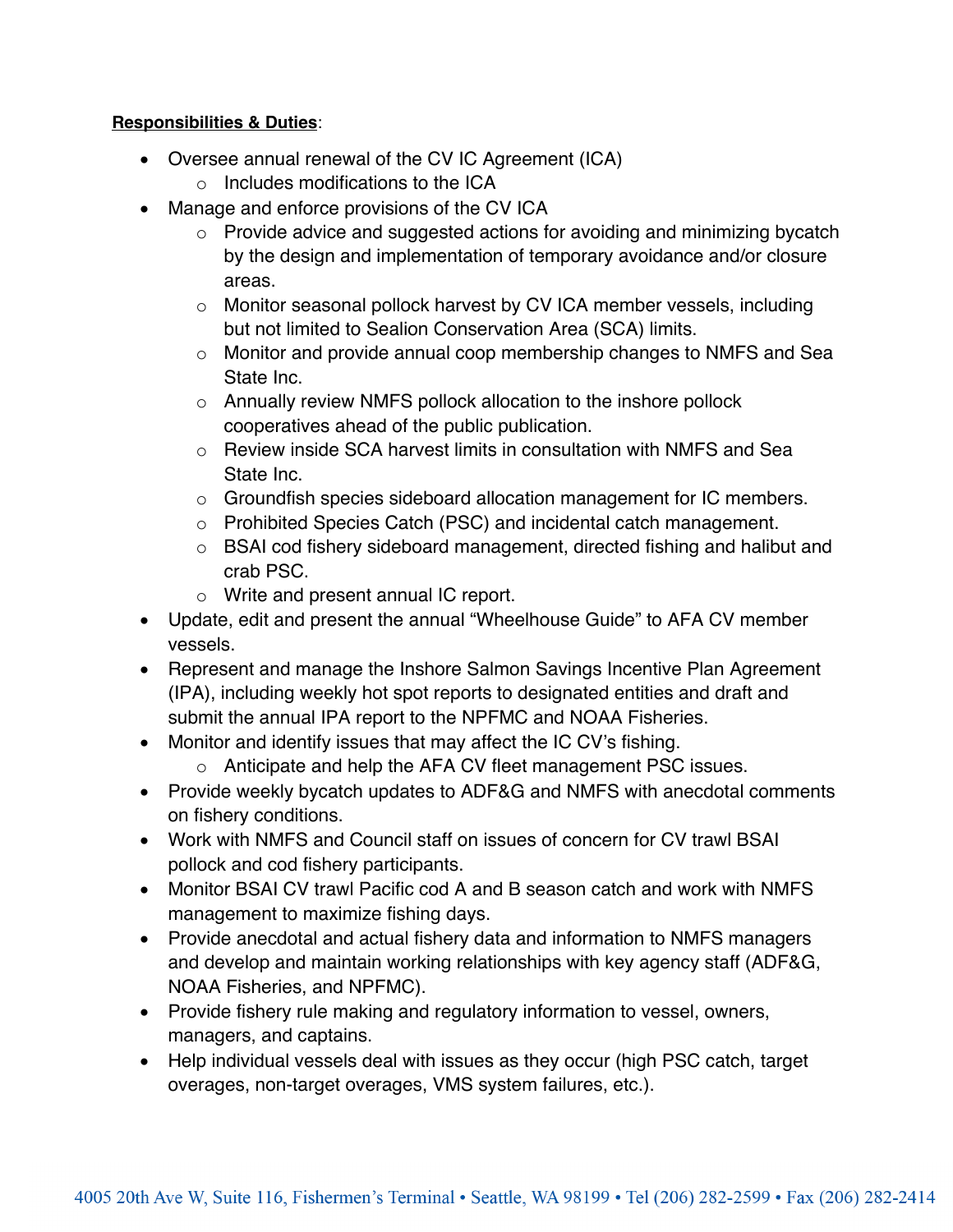- Develop a thorough working relationship with Sea State Inc. staff to help assist the AFA fleet's fishery operations.
- Develop and provide public comment to NPFMC on issues affecting the AFA CV IC members. Represent the AFA CV IC group before the NPFMC, or other meetings or proceedings as appropriate.
- Work with UCB staff and CV owners and managers to initiate, implement and manage an ICA Agreement for a new catch share program for the Bering Sea/Aleutians Islands Pacific cod trawl catcher vessel program (anticipate implementation in 2024). This task also includes review and commenting on NOAA Fisheries proposed and final rulemaking and draft regulations for this new catch share program.

# **Board and Member Relations:**

- Participate in UCB Board of Directors activities
	- o Provide presentation to the UCB Board, ensuring that relevant materials are prepared and provided in a timely manner.
- Participate with the board policy development.

## **Administration & Operations:**

- Oversee daily operations of the AFA CV IC.
- § With UCB's Executive Director, develop an annual AFA CV IC budget .

## **Skills & Experience**:

- Must have experience providing written reports, making oral presentations, and analyzing fishery data.
- Experience working in commercial fisheries management desired.
- Demonstrated understanding of the BSAI pollock fishery, including fishing vessel owners, vessel and coop managers, and vessel captains.
- Keen understanding of the Alaska fishing industry, the NPFMC process, and NOAA Fisheries regulatory structure.
- Understanding and ability to work with a board of directors.
- Excellent written and verbal communication.
- Familiarity and use of MS Office, data base management software (computer and cloud-based), and VMS/AIS vessel location programs.
- Proven track record of effectively working with fishery and marine resource managers, including academic and government staff.
- Previous vessel cooperative or fleet management preferred.

### **Notes:**